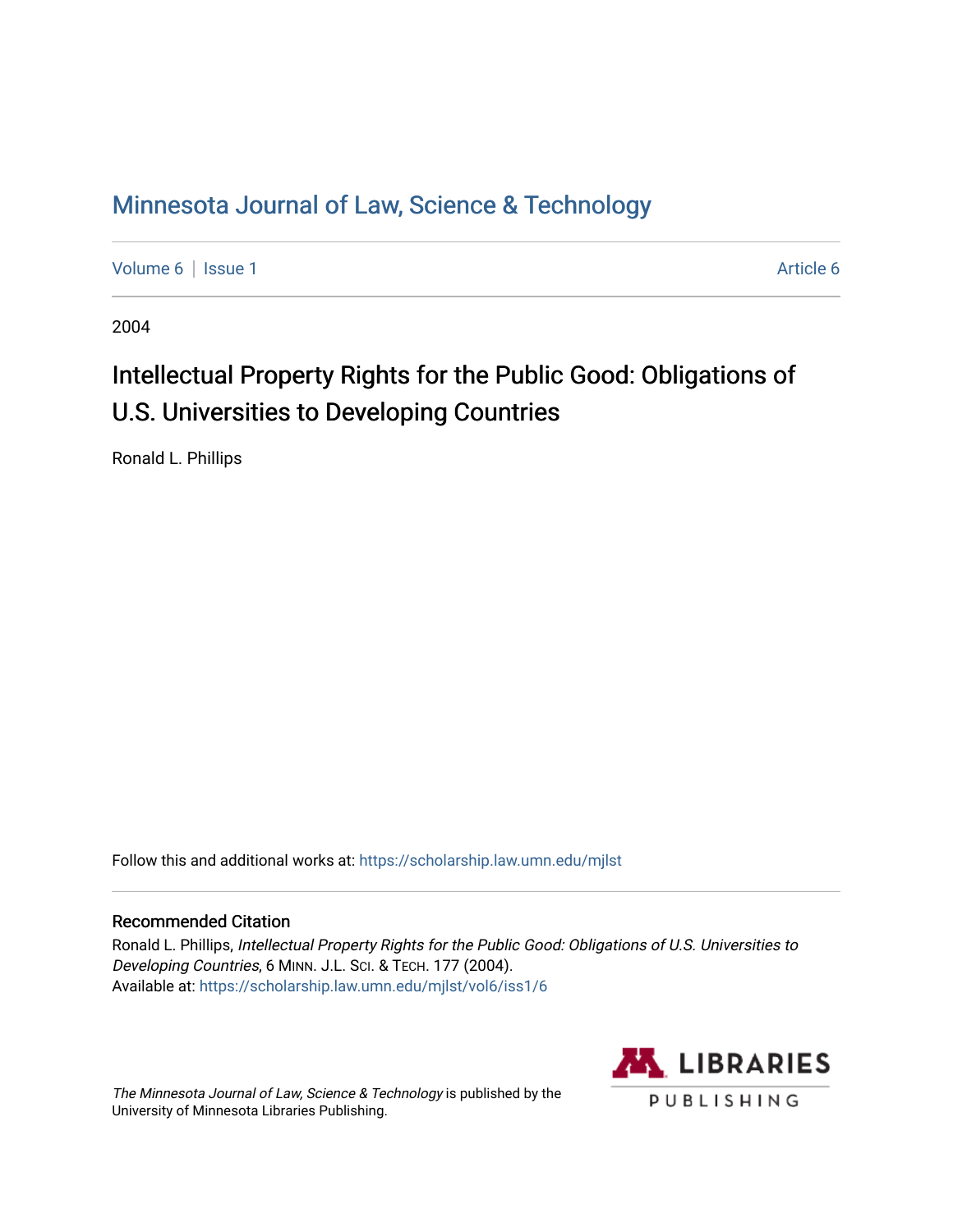### **Symposium Introduction\***

## **Intellectual Property Rights for the Public Good: Obligations of U.S. Universities to Developing Countries**

#### **Ronald L. Phillips\*\***

l

#### I. BACKGROUND

According to the recent National Research Council report entitled "A Patent System for the 21st Century," "the patent system, like other important innovation policy tools, merits periodic examination to help ensure the vitality of the national innovation system."1 Universities must ensure that their participation in the patent system does not cause a "social disservice." This symposium, "Intellectual Property Rights for the Public Good: Obligations of U.S. Universities to Developing

177

 <sup>\*</sup> The symposium on "Intellectual Property Rights for the Public Good: Obligations of the U.S. Universities to Developing Countries" took place on Apr. 29, 2004 at the University of Minnesota and was cosponsored by the University's Center for Microbial and Plant Genomics, which Professor Phillips directs, and the Consortium on Law and Values in Health, Environment & the Life Sciences. The symposium was part of the University of Minnesota's President's 21st Century Interdisciplinary Conference Series.

 <sup>\*\*</sup> Regents' Professor and McKnight Presidential Chair in Genomics, University of Minnesota. He is a founding member and former Director of the Plant Molecular Genetics Institute of the University of Minnesota. He has served as Chief Scientist of the USDA in charge of the National Research Initiative Competitive Grants Program and as President of the Crop Science Society of America. In 1991, he was elected a member of the National Academy of Sciences and is former Chair of the Section on Plant, Soil and Microbial Sciences. He is current Chair of the Agriculture Section of the American Association for the Advancement of Science.

 <sup>1.</sup> NATIONAL RESEARCH COUNCIL OF THE NATIONAL ACADEMIES, A PATENT SYSTEM FOR THE 21ST CENTURY 19 (Stephen A. Merrill, et al. eds., 2004).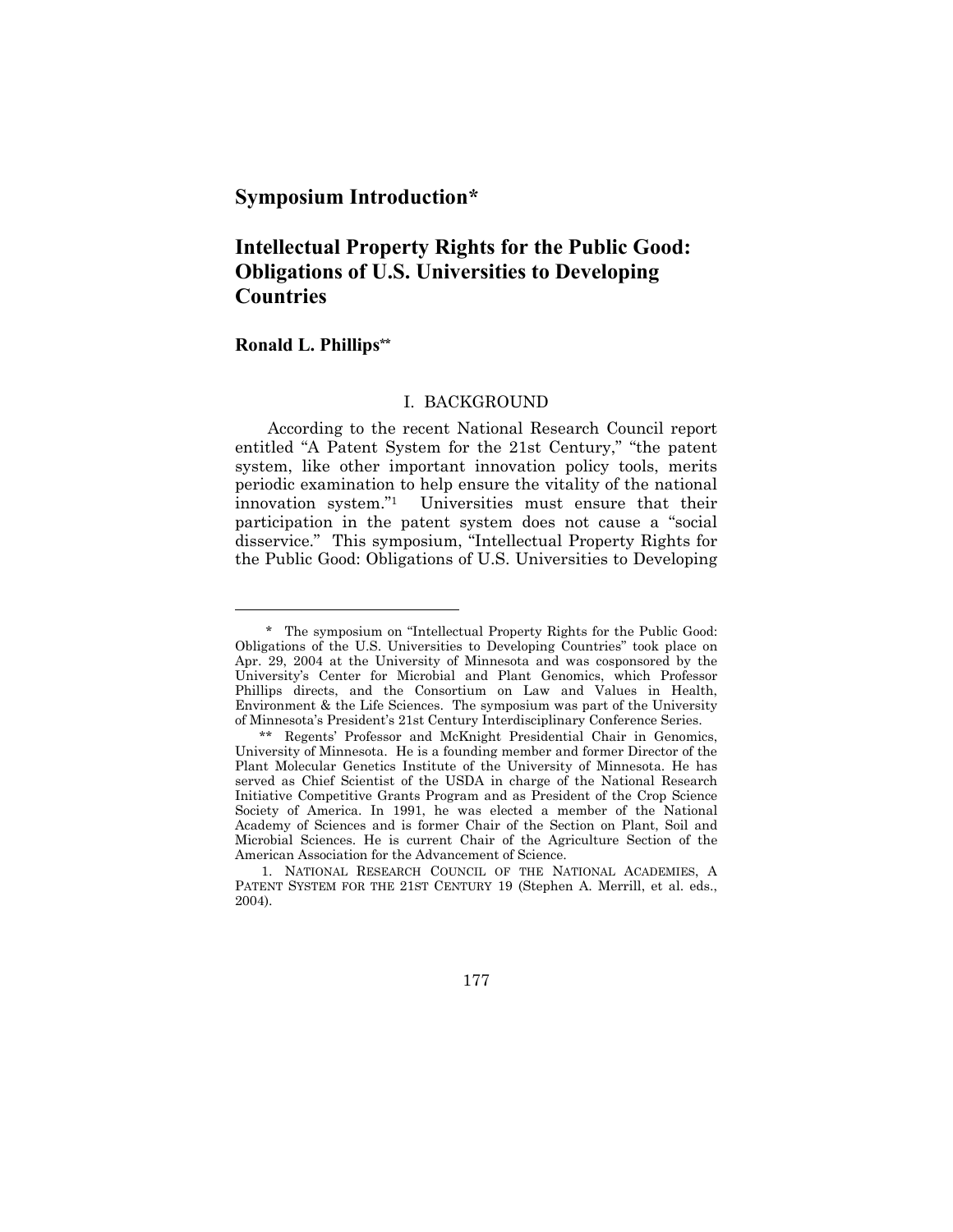#### 178 *MINN. J. L. SCI. & TECH.* [Vol. 6:1

Countries,"2 seeks to achieve the following goals:

(1) To better understand the forms of intellectual property rights.

(2) To identify limitations that intellectual property places on technology transfer.

(3) To facilitate the sharing of patented technologies for humanitarian reasons.

(4) To evaluate the role of American universities in delivering new technologies and products to developing nations.3

My interest in sponsoring such a symposium was spurred by a 2001 visit to the International Rice Research Institute (IRRI) in the Philippines as a Scientific Liaison Officer for the U.S. Agency for International Development. After my arrival, I heard the exciting news: scientists Ingo Potrykus from Switzerland and Peter Beyer from Germany were flying in the next day with "golden rice" germplasm. The event was even more exciting because I had known Ingo Potrykus as a fellow scientist for many years. What a thrill it was to be on site when the seed was handed over to one of the best international research institutes. To think that the vitamin A deficiency, a problem that causes blindness in 500,000 children every year and malnutrition of millions of adults, could be reversed in the future by simply changing the variety of rice in their diet.4 Yet it took a year and a half to present golden rice to IRRI. The technology underlying its development was divided between seventy patents held by thirty-two organizations. Ever since that day, I've thought, "What about the next product—one that has the potential of benefiting 800 million malnourished people who live on less than a dollar a day and often cannot afford proper diets?"

A later event honed my interest in this topic. I attended the meeting at the Donald Danforth Plant Science Center in St.

<sup>2.</sup> *See generally Intellectual Property Rights for the Common Good: Obligations of U.S. Universities to Developing Countries*, Consortium on Law and Values in Health, Environment & the Life Sciences, http://www.lifesci.consortium.umn.edu/conferences/ip.php.

<sup>3.</sup> *See id*.

 <sup>4.</sup> Golden rice has the potential to reduce much of the blindness that is so prevalent in poor, rice-dependent countries. *See* Kristen Hessler, et al., *Golden Rice*, *in* LIFE SCIENCE ETHICS 307, 307-10, 358-68 (Gary L. Comstock ed., 2002); Mark Chong, *Acceptance of Golden Rice in the Philippine 'Rice Bowl'*, 21 NATURE BIOTECHNOLOGY 971, 971 (2003).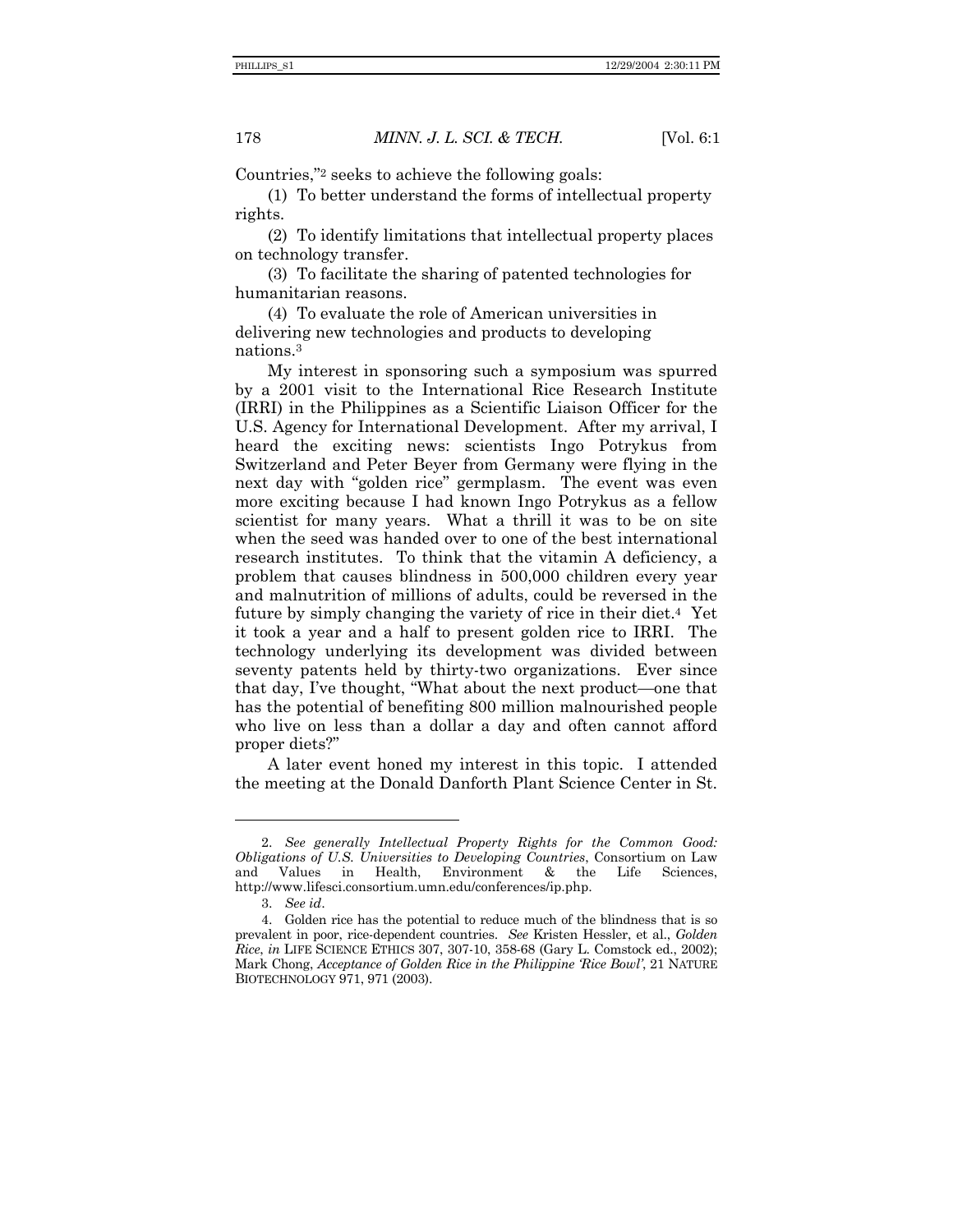l

#### 2004] *INTELLECTUAL PROPERTY RIGHTS* 179

Louis, Missouri at which the Board of Directors adopted a policy on conditioning intellectual property rights on fulfilling humanitarian purposes. The policy called for the Danforth Center to attempt to negotiate the terms of a worldwide license, the goal of which would be to make intellectual property available for meeting the needs of developing countries.5 An editorial by Roger Beachy6 and a "Policy Forum"7 piece in *Science* magazine encouraged all academic and not-for-profit research institutions to include similar terms in licensing agreements pertaining to technologies with potential benefits for poor and developing countries.

Finally, the serious doubt cast on the "research exemption" by the *Madey v. Duke University*8 decision threatens to expose university research programs to allegations of patent infringement. The United States Patent Office issues approximately 710 patents every working day (170,000 per year) from among 360,000 applications per year.9

#### II. AGRICULTURE AS A FOCUS

This symposium examines issues affecting universities, especially issues concerning intellectual property and technology transfer. The fate of the developing world clearly hinges on a life-saving technology or product that is beyond the financial reach of the poorest of the poor. One example involving the University of Minnesota is the anti-HIV/AIDS drug, Ziagen.10 There is a critical need for a clear-cut set of guidelines defining relationships among educational institutions, industry, and developing countries. This

<sup>5.</sup> *See* Press Release, Donald Danforth Plant Science Center, Danforth Center Joins With Leading Public Sector Research Institutions In New Effort To Make Patented Agricultural Technologies More Widely Available To Improve Farm Productivity and Fight Global Hunger (Jul. 11, 2003), *available at* http://www.danforthcenter.org/newsmedia/NewsDetail.asp?nid=88.

 <sup>6.</sup> Roger N. Beachy, *IP Policies and Serving the Public*, 299 SCIENCE 473 (2003).

 <sup>7.</sup> Richard C. Atkinson et al., *Public Sector Collaboration for Agricultural IP Management*, 301 SCIENCE 174 (2003).

 <sup>8. 307</sup> F.3d 1351 (Fed. Cir. 2002), *cert. denied*, 123 539 U.S. 958 (2003).

<sup>9.</sup> *See* U.S. Patent and Trademark Office, *U.S. Patent Statistics: Calendar Years 1963 - 2003*, *available at* http://www.uspto.gov/web/offices/ ac/ido/oeip/taf/us\_stat.pdf (last visited Nov. 1, 2003).

<sup>10.</sup> *See* Letter from Zackie Achmat et al., Officers, The Treatment Action Campaign, to Mark Yudof, President, University of Minnesota (Apr. 3, 2001), *available at* http://lists.essential.org/pipermail/ip-health/2001-April/ 001169.html (last visited Oct. 28, 2004).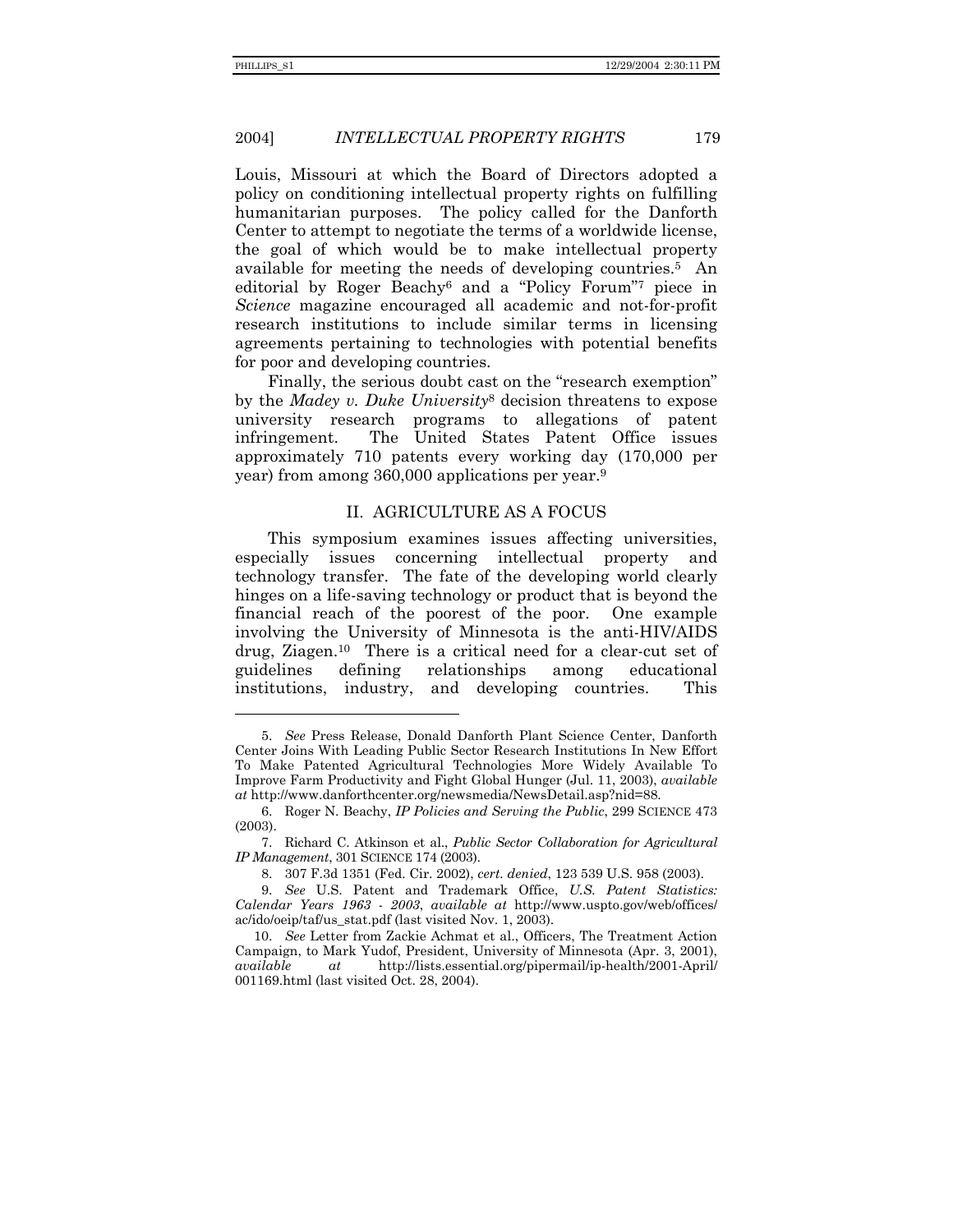180 *MINN. J. L. SCI. & TECH.* [Vol. 6:1

symposium discusses how intellectual property affects efforts to facilitate access in the developing world to technologies developed at universities. Land-grant universities warrant especially close attention.

As the key to global food security and economic development in the world's poorest countries, agriculture serves as the focus of this symposium. In this journal, several emerging issues in agriculture, including the ability to feed the world, were reviewed to reveal and examine the salient points. Prominent scholars in agricultural science, intellectual property, and research policy presented informed views of the situation, and a final panel discussion focused on future pathways for research and technology transfer.

#### III. PUBLIC GOODS AND INTERNATIONAL COLLABORATION

International collaboration and cooperation are essential in developing new technology for food and agriculture. American participation has historically hinged upon this country's foreign aid program, which has reflected a particular bias, both among countries and in subject matter. The focus for the future should fall on truly collaborative arrangements that serve the interests of developing countries and the United States alike, including the academic community.

The mission of public universities, especially land-grant institutions, is to provide education, research, and outreach for the common good. Easy public access to university services is a key feature of the successful relationship between public needs and the university. Domestic and international agriculture has benefited dramatically from the university-public alliance. New crop varieties, a myriad of production practices, new approaches to economics and marketing, food processing techniques, and many other aspects of the food industry have resulted from freely available genetic resources and technological innovations. Agribusinesses have benefited over the years from these university-developed resources. In recent years, corporations developing new chemicals for use in agriculture have begun to recognize limitations of that technology and to view biotechnology as a way to chart a more environmentally desirable course for agriculture. The expanded ability to patent new technologies and living materials has enabled agribusinesses to incorporate new and expensive technology into their portfolios. At the same time,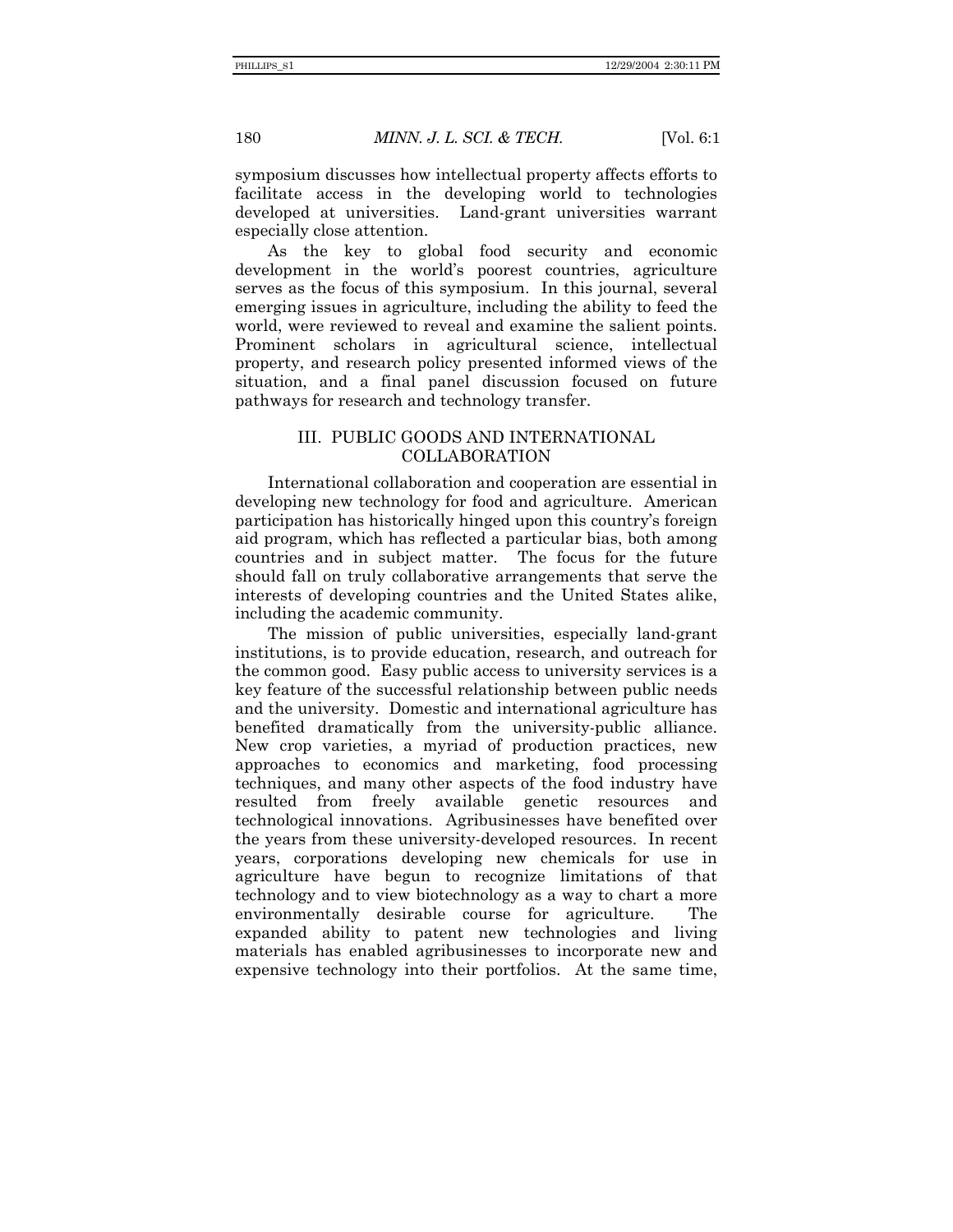#### 2004] *INTELLECTUAL PROPERTY RIGHTS* 181

the Bayh-Dole Act11 has enabled universities to reap financial benefits from generating intellectual property and facilitating technology transfer.

The flurry of patent activity in agriculture has generated a complex web of intellectual property rights. The resulting restrictions on access and increases in cost have limited the number of organizations that can utilize these useful technologies. Developing countries lack the infrastructure needed for further technological development and the necessary capital to license or purchase products. If these countries are priced out of the market, how can they procure promising technologies and products? Universities need to develop enabling policies that will facilitate the sharing of research tools and products to serve humanitarian needs.

#### IV. NEW APPROACHES NEEDED

Peter Beyer and Ingo Potrykus confronted these issues when their research groups developed golden rice. Their successful genomics research produced rice that contains Bcarotene, or pro-vitamin A, which promises to reduce significantly the prevalence of blindness in certain ricedependent countries.12 Because the technology underlying golden rice is divided among seventy patents held by thirty-two organizations, distribution of this modified rice seed to the IRRI was delayed at least one and a half years.13 With the help of Syngenta Corporation and the development of a humanitarian board, Beyer and Potrykus were finally able to make these materials available.14 Even though legal barriers to the availability of golden rice have been overcome, this episode exposed potential pitfalls of intellectual property. Unfortunately, this incident did not generate policies to facilitate the sharing of patented technologies with developing nations for humanitarian reasons.15

 <sup>11.</sup> Act of Dec. 12, 1980, Pub. L. No. 96-517, 94 Stat. 3015-28 (1980) (codified as amended at 35 U.S.C. §§ 200-212 (2000) (commonly known as the "Bayh-Dole Act").

<sup>12.</sup> *See* Quirin Schiermeier, *Designer Rice to Combat Diet Deficiencies Makes Its Debut*, 409 NATURE 551 (2001).

<sup>13.</sup> *See id.*

<sup>14.</sup> *See id.*

 <sup>15.</sup> On the genetic engineering of golden rice to express beta carotene, a precursor of vitamin A, see generally Ingo Potrykus, *Golden Rice and Beyond*, 125 PLANT PHYSIOLOGY 1157, 1157-58 (2001). On one of the earlier steps in the transfer of golden rice to IRRI, see generally Dennis Normile, *Monsanto*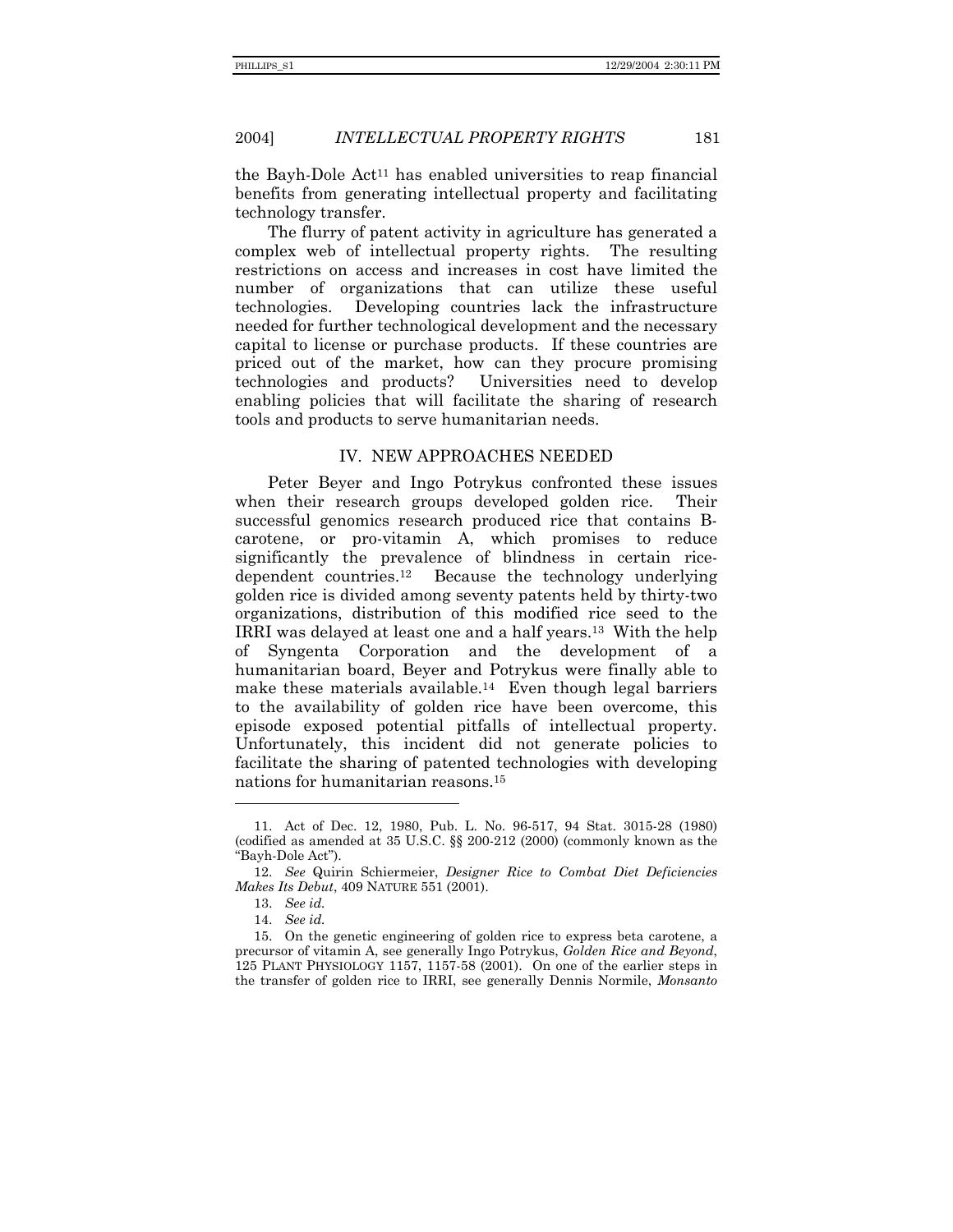l

#### 182 *MINN. J. L. SCI. & TECH.* [Vol. 6:1

A number of groups are beginning to address this problem. The Rockefeller and McKnight foundations have recognized the constraints intellectual property imposes on the developing world. To advance international dialogue and to provide guidance to scientists, these foundations have formed the Public Intellectual Property Resource for Agriculture (PIPRA).16 PIPRA has gathered data on licensing practices, developed a database on intellectual property held by the public sector, and fashioned new programs to expedite the development of new technologies.17 The presidents or chancellors of six major American universities, the presidents of the McKnight and Rockefeller Foundations, and the president of the Donald Danforth Plant Science Center signed a "Policy Forum" piece in *Science* magazine highlighting concern over this topic.18

A second initiative of the Rockefeller Foundation focuses on sub-Saharan Africa and provides a mechanism to shift the liability arising from the use of patented technology from the donor organization to the newly formed African Agricultural Technology Foundation.19

The Donald Danforth Plant Science Center's policy of conditioning intellectual property rights on fulfilling humanitarian purposes preserves the availability of technology that meets the needs of developing countries. Roger Beachy, president of the Donald Danforth Plant Science Center, has urged "all academic and not-for-profit research institutions, in particular those engaged in biological research, to include similar terms as they negotiate licensing agreements pertaining to technologies with potential benefits for poor and developing countries."20 Although Dr. Beachy does acknowledge the "modest financial cost of taking such a position," he argues that "the potential benefits in terms of regaining public trust, and ultimately of deploying technologies

*Donates Its Share of Golden Rice*, 289 SCIENCE 843, 843 (2000).

 <sup>16.</sup> For background information on PIPRA, see generally Public Intellectual Property Resource for Agriculture, *available at* http://www.pipra.org (last visited Nov. 1, 2004).

<sup>17.</sup> *See Activities*, Public Intellectual Property Resource for Agriculture, *available at* http://www.pipra.org/activities.php (last visited Nov. 1, 2004).

<sup>18.</sup> *See* Atkinson, *supra* note 7, at 174.

<sup>19.</sup> *See generally* African Agricultural Technology Foundation (providing background information on the foundation), *available at* www.aftechfound.org (last visited Nov. 1, 2004).

 <sup>20.</sup> Beachy, *supra* note 6 at 473.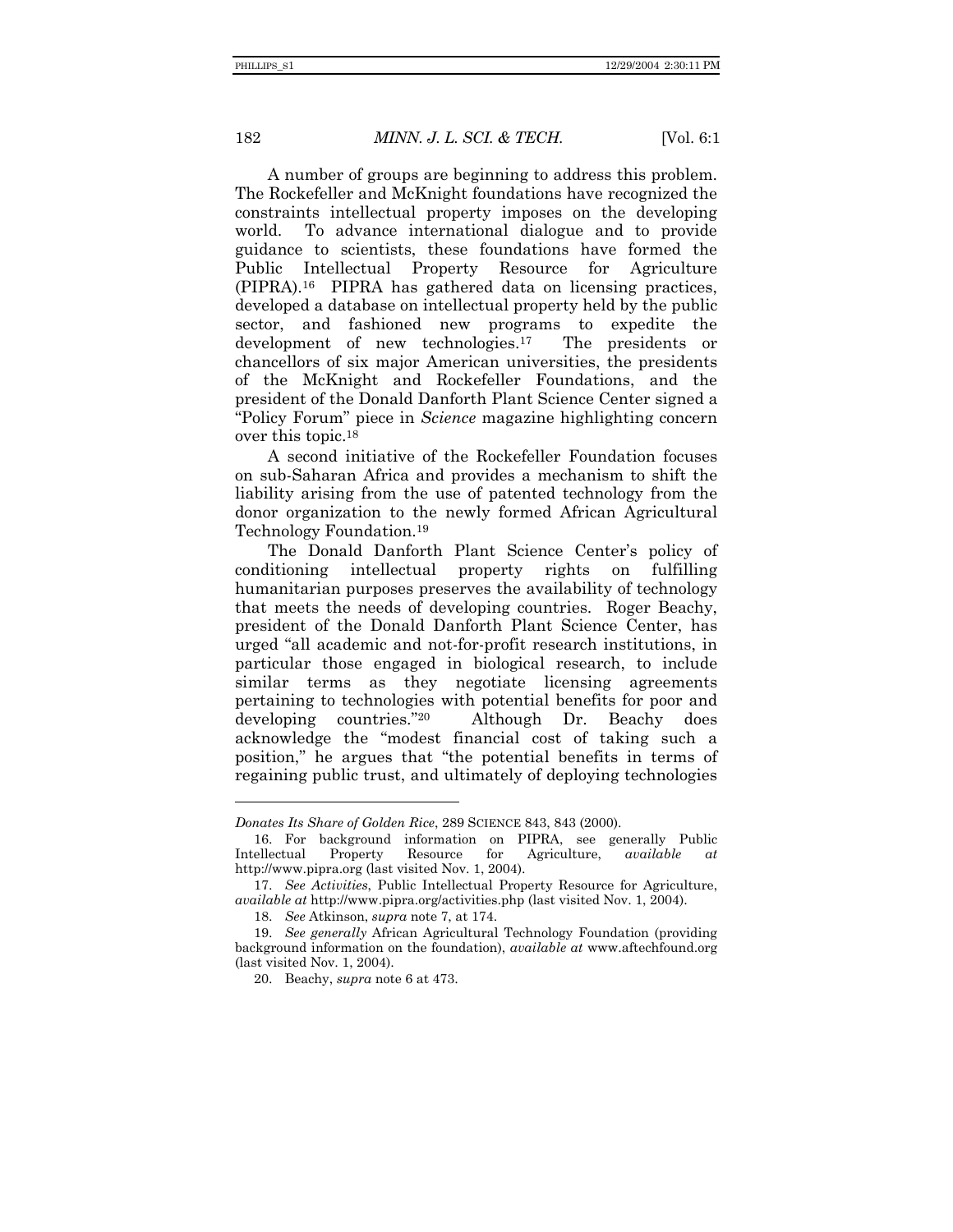2004] *INTELLECTUAL PROPERTY RIGHTS* 183

where they may be needed most, far outweigh the financial or opportunity costs."21

#### V. IMPACT AND OUTCOMES

Universities regularly face the problem of how to make important and life-saving discoveries widely available. Rather than simply review recent developments, the papers published in this symposium bring fresh perspectives on issues of intellectual property relating to developing countries. What is the scope of the problem? What are the underlying scientific, legal, and ethical concerns? How can we cooperate and collaborate with developing countries to develop healthy policies with regard to intellectual property? This discussion should help us to resolve those critical issues. It should reveal the ways in which universities can develop intellectual property policies that further a humanitarian cause.

#### VI. POINTS TO CONSIDER

Intellectual property can take many forms, each with its special purpose and requirements. Forms of intellectual property include utility patents, plant variety protection, trademarks, copyrights, and contracts such as material transfer agreements. The availability of such property represents an effective system for encouraging innovation. These legal constructs, however, do not preclude segmenting the market for humanitarian use.

A number of limitations on the transfer of technology are inherent within an intellectual property rights paradigm. Those limits on technology transfer include the status of the research exception, transaction costs associated with obtaining and maintaining control (known as "stewardship"), and the defensive retention of intellectual property. Corporate mergers are often prompted by the strong desire to acquire patents. The resulting licensing arrangements may cause certain inventions to sit on the shelf. The value of patenting is best determined by a risk-benefit analysis, and universities will be obliged to take risks as they actively patent their inventions. And it is clear that universities will need to commit more funding to technology transfer as patent activity continues to increase. At the same time, the public sector must be involved in producing

<sup>21.</sup> *Id*.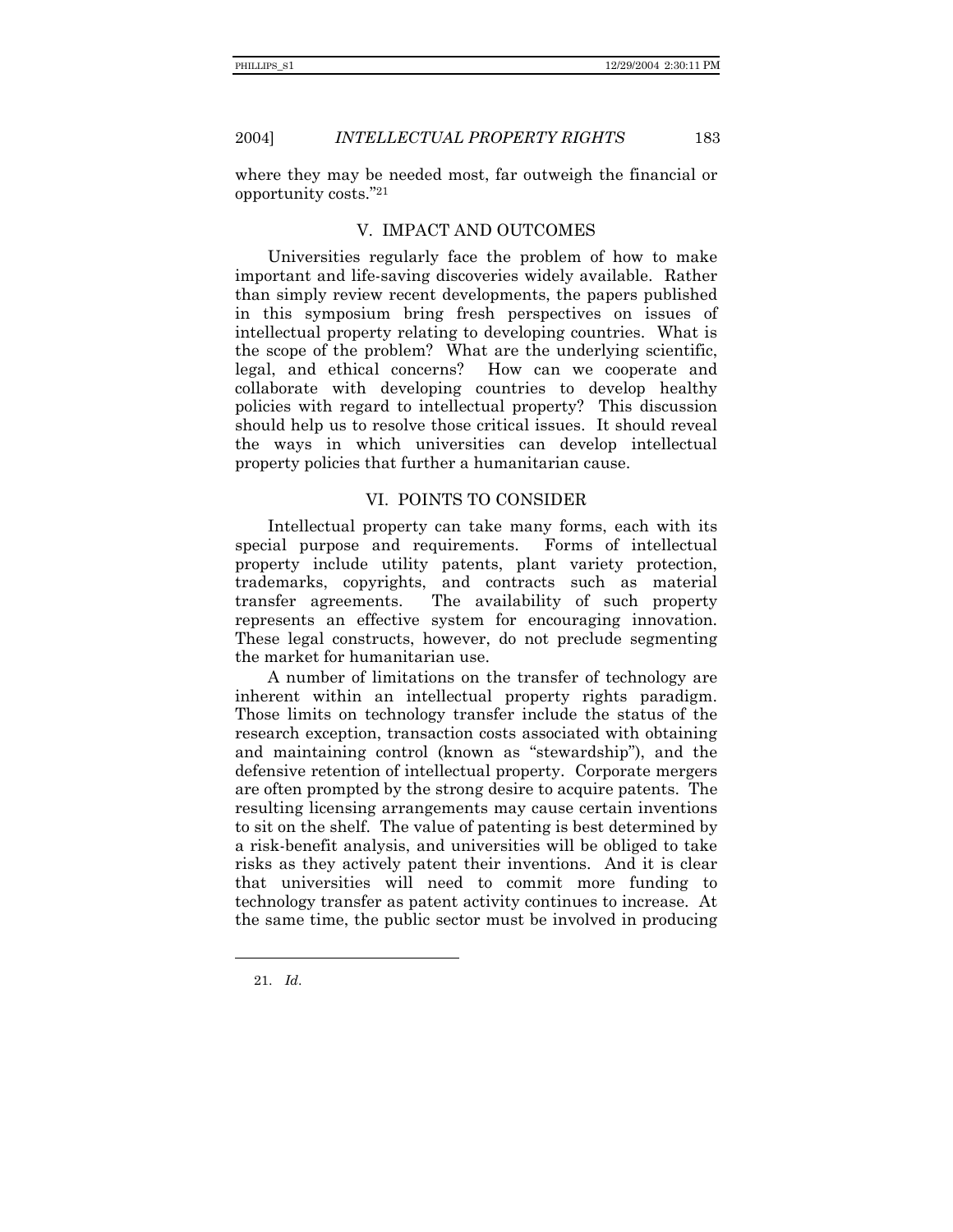184 *MINN. J. L. SCI. & TECH.* [Vol. 6:1

and distributing public goods, especially for developing countries. Many factors beyond intellectual property make it more complicated to produce public goods. For example, the Convention on Biological Diversity has changed germplasm from a global public good to national property.22 Genetic pedigrees of new crop varieties trace back to so many entities that it is difficult to achieve fair protection for all contributors. The conflict between current intellectual property policies and the furtherance of humanitarian goals is manifest. For that reason, it is imperative that policies be developed which make it easier to share patented technologies for humanitarian reasons.23

One example of a policy designed to further a humanitarian goal is a proposal by the Resources for the Future (RFF) organization.<sup>24</sup> RFF has proposed compulsory licensing of patented technologies that have not been transferred after a specific period of time (such as three years), so that the technologies can be used for humanitarian purposes.25

#### VII. THE BOTTOM LINE

The public sector should adopt policies that facilitate technology transfer to developing countries. Since the public sector currently holds twenty four percent of the agricultural biotechnology patents26 despite holding less than three percent of all patents27, universities have a unique opportunity to assist developing countries. Universities need to better assess freedom-to-operate issues and to understand how the expiration of key patents will affect the transfer of technology

<sup>22.</sup> *See* United Nations Conference on Environment and Development: Convention on Biological Diversity, June 5, 1992, 31 I.L.M. 818 (1992), *available at* http://www.biodiv.org/doc/legal/cbd-en.pdf.

 <sup>23.</sup> Michael R. Taylor, *Biotechnology Patents and African Food Security: Aligning America's Patent Policies and International Development Interests*, 6 MINN. J.L. SCI. & TECH. (forthcoming 2004).

<sup>24.</sup> *See generally* Resources for the Future, *available at* http://www.rff.org (last visited Oct. 20, 2004).

 <sup>25.</sup> Michael R. Taylor & Jerry Cayford, *The U.S. Patent System and Developing Country Access to Biotechnology: Does the Balance Need Adjusting?* 60-61 (2002), *available at* http://www.rff.org/rff/Documents/RFF-DP-02-51.pdf (last visited Nov. 14, 2004).

<sup>26.</sup> *See id.* at 8.

 <sup>27.</sup> Ronald L. Phillips, et al., *Intellectual Property Rights and the Public Good*, 18 THE SCIENTIST 8 (Jul. 19, 2004).